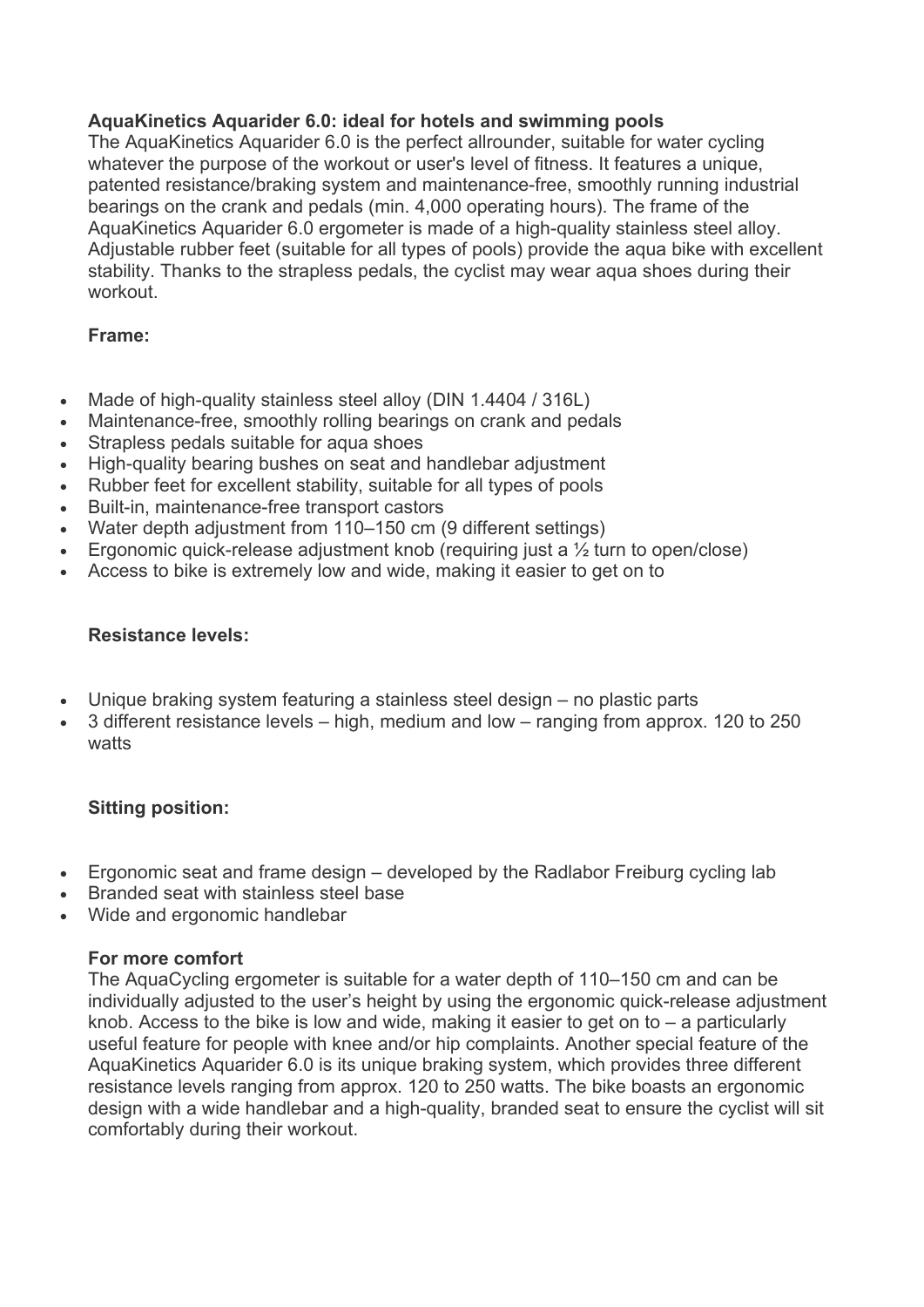**A perfect addition to any aqua fitness programme in a hotel, B&B or swimming pool! Don't miss out and order the AquaKinetics Aquarider 6.0 now.**

| <b>Technical Details</b>    |                            |
|-----------------------------|----------------------------|
| For use in                  | Aqua cycling, Aqua fitness |
| Water depth                 | Deep water, Shallow water  |
| <b>Resistance settings</b>  | 3                          |
| <b>Frame material</b>       | High-alloy stainless steel |
| <b>Assembled dimensions</b> | 123x584x985 cm             |
| Weight                      | 18 kg                      |
| Max. load                   | $120 \text{ kg}$           |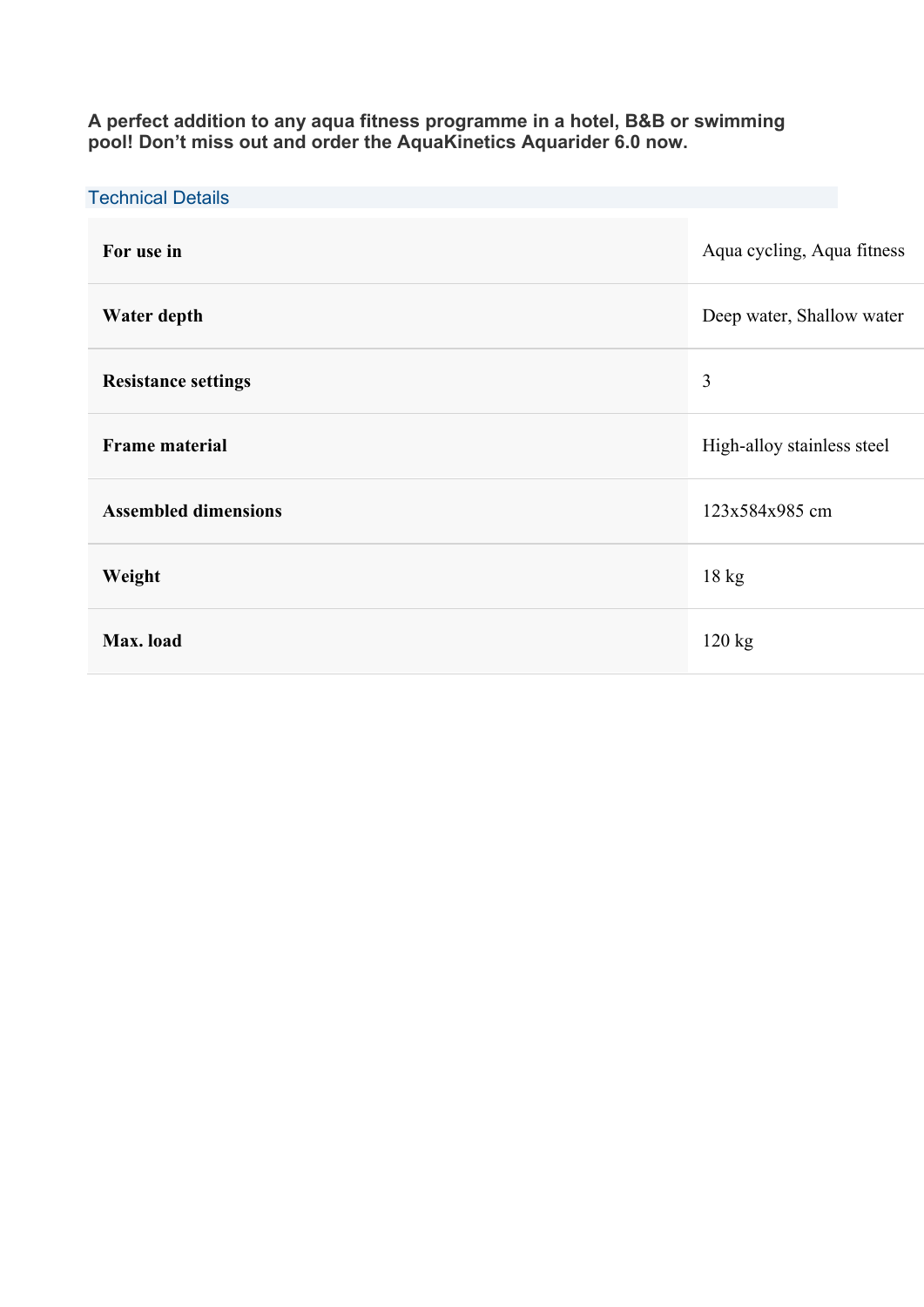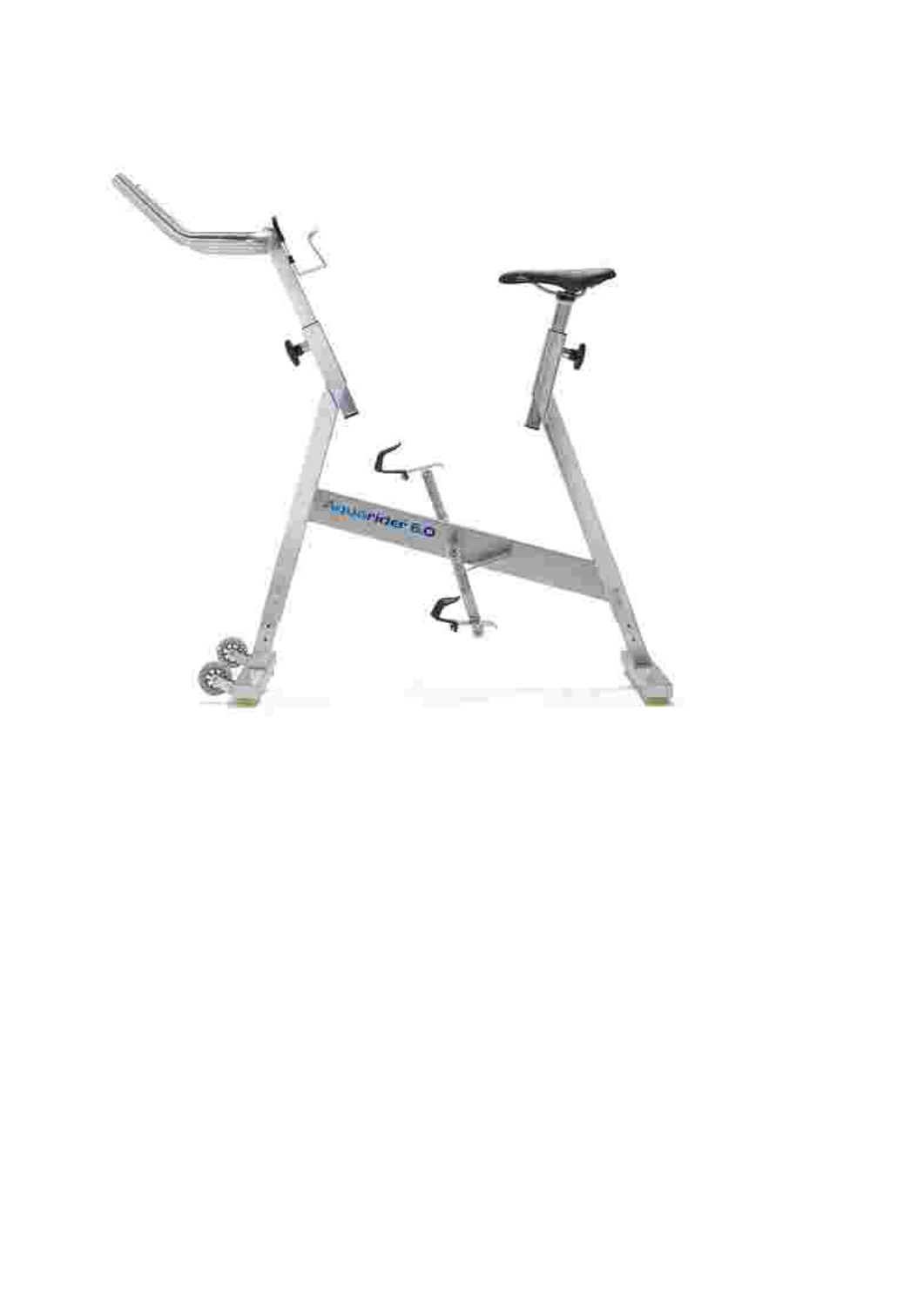